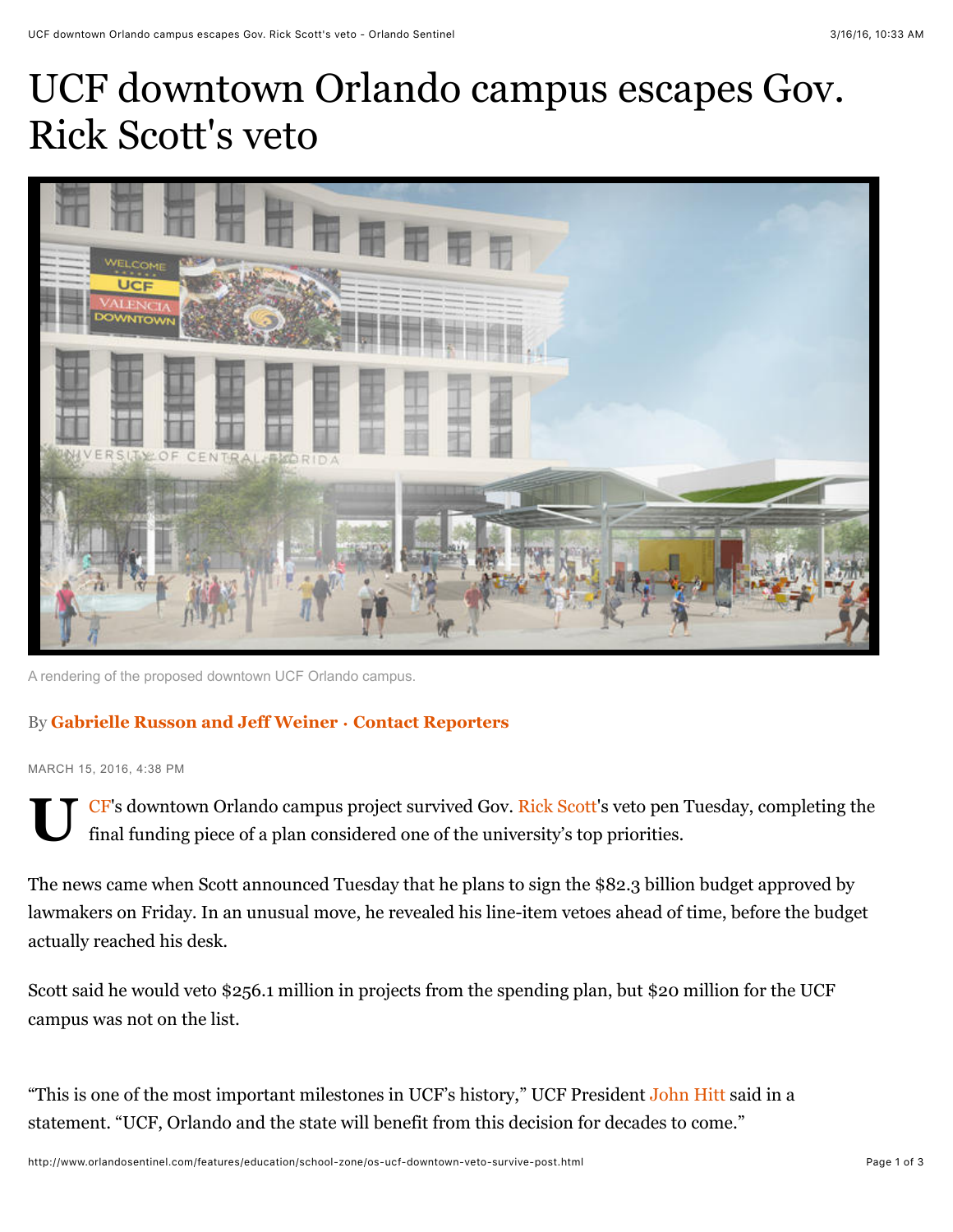Scott had vetoed funding for the downtown campus last year in June.

This year, the University of Central Florida scaled backed the project. It sought the state funds to help build the campus on land where the old Orlando Arena once stood, with plans to open in fall 2018.

The school cannot access the state money until it raises \$20 million in donations to pay for part of the \$60 million academic building that will serve as the campus' centerpiece, school lobbyist Dan Holsenbeck said.

So far, UCF says it has garnered \$16 million in donation pledges. The final \$20 million will come from the school's budget.

"We are just delighted the outcome was favorable," Holsenbeck said.

In recent months, the campus faced several hurdles, from the governor's veto to questions raised about the project by the Florida Board of Governors, which oversees public universities.

UCF officials vowed to raise donations to show community support and to focus on building the main academic building instead of a more expensive multistep plan. After doing so, it won approval from the Board of Governors.

The school, which expects enrollment of 7,700 students in the first year, will immediately move to downtown several degrees, including social work, legal studies and human communication. Journalism, advertising/public relations and other degrees could potentially move in the future.

Valencia College also will be heavily involved in the campus, housing its hospitality and culinary management programs there.

A key part of the campus will be private development as officials hope to jump-start the project known as Creative Village. For example, the university won't build a dormitory with public money and instead look to developers for student housing.

Orlando Mayor [Buddy Dyer](http://www.orlandosentinel.com/topic/politics-government/buddy-dyer-PEPLT007417-topic.html) predicted Tuesday's news will have a "catalyzing" effect on Creative Village as a whole.

"The bottom line is, the stars are starting to align," Dyer said.

Senate President Andy Gardiner, R-Orlando, a major backer of the project, called the campus an economic "game-changer" with its power to pull students downtown.

Scott's list of vetoes this year was relatively light compared with \$461 million of cuts last year that angered